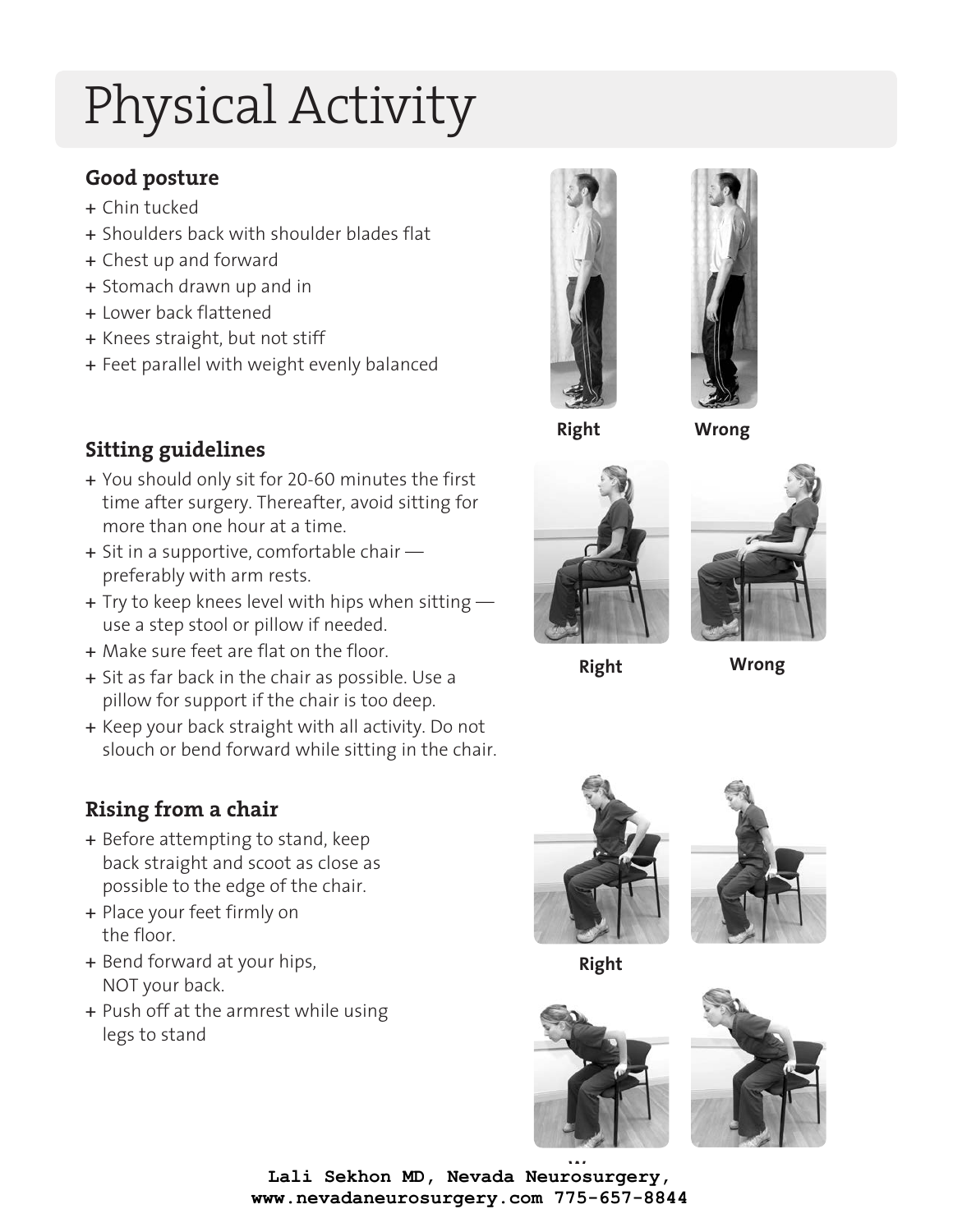# **Getting in and out of bed**

- + When sitting on the edge of the bed, lower your upper body sideways using your arms for support. Keep your arms in front of your body. At the same time bring your legs and feet up onto the bed.
- + Once lying on your side with both feet on the bed, you may roll onto your back. Remember to keep your hips and shoulders aligned as you roll.
- + Reverse this to get out of bed.
- + Slide your feet out of bed as you push up with your arms to come to a sitting position.











**Right**

**Lali Sekhon MD, Nevada Neurosurgery, www.nevadaneurosurgery.com 775-657-8844**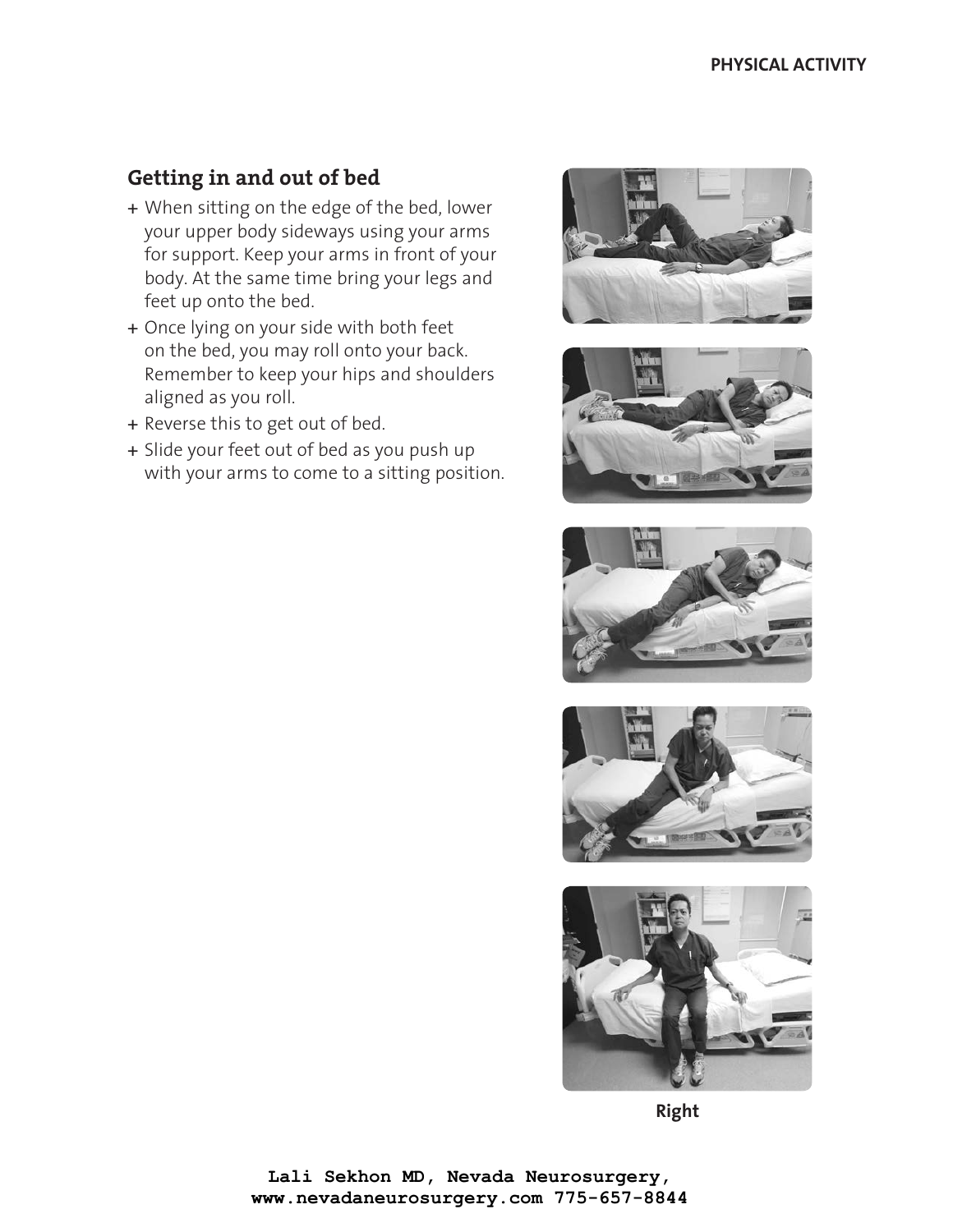#### **PHYSICAL ACTIVITY**

#### **Sleeping/resting on your back**

+ You may use a pillow underneath your knees for comfort. To maintain good posture, avoid using more than two pillows under your head.





**Right Wrong**

#### **Sleeping/resting on your side**

+ You may rest on your side with your hips slightly flexed forward and a pillow between your knees. Be sure to keep your back straight, not curved.



**Right**



**Wrong**

#### **Sleeping/resting on your stomach**

- + If you normally sleep on your stomach, **check with your doctor to see if this is okay**.
- + You may place a pillow below the knees for increased comfort.



**Right Lali Sekhon MD, Nevada Neurosurgery, www.nevadaneurosurgery.com 775-657-8844**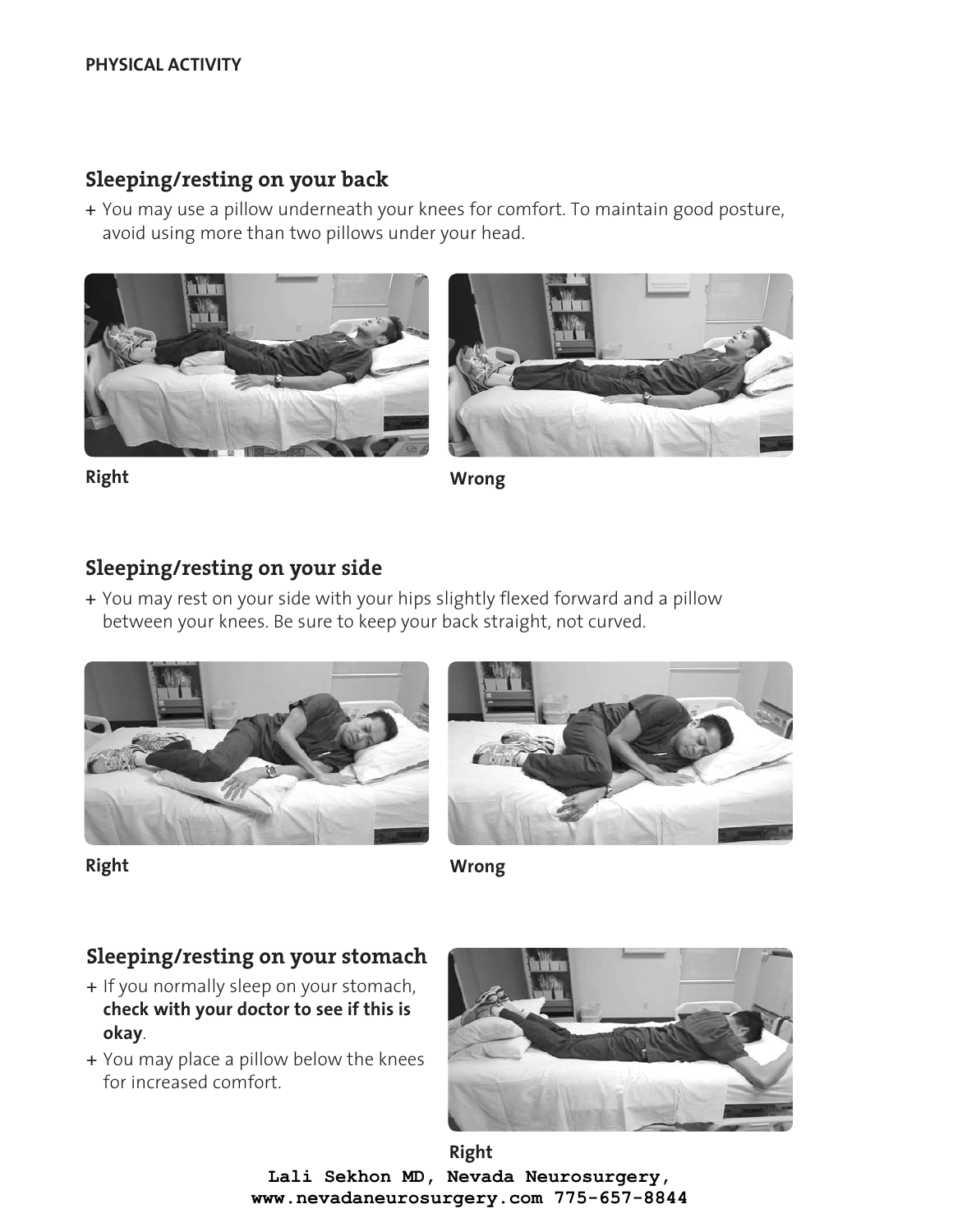# **Kitchen activities**

- + To place items overhead, face the shelf and place one foot slightly ahead of the other. Keep your head up and your back straight.
- + When reaching into low cabinets, lower onto one knee and hold onto counter for support.
- + At the kitchen sink, open cabinet door and place one foot on the bottom shelf to help keep back straight.
- + Keep items close to your body to prevent extra strain on your body.







**Right Right**

**Wrong**







**Wrong**





**Right**

**Wrong**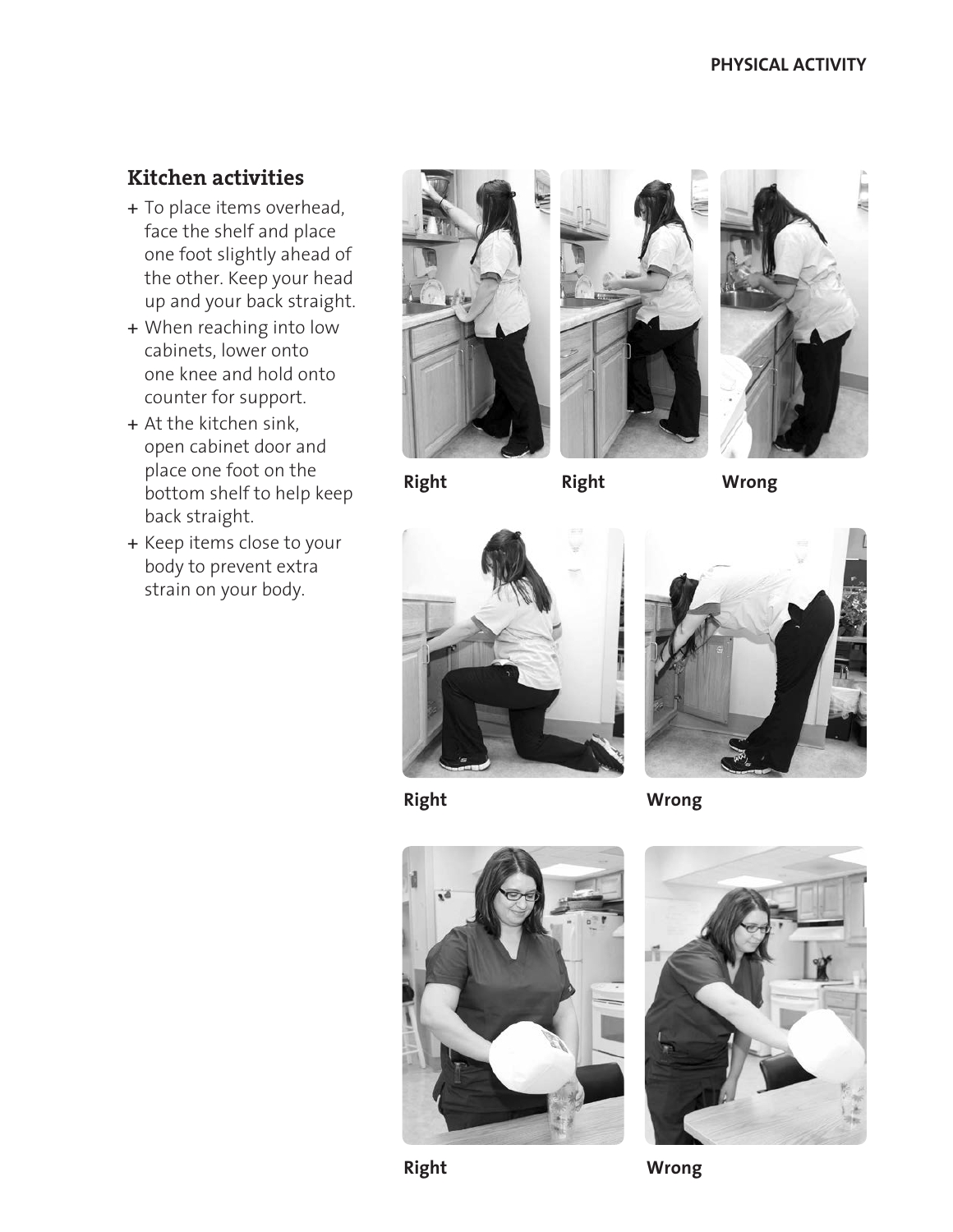### **Getting in and out of the car**

- + Back up and sit on the seat with your feet outside of the car. Slowly bend your legs and bring them into the car while you turn your head and shoulders toward the front.
- + When driving or riding in a car maintain good posture.
- + Get your doctor's permission before beginning to drive.
- + If taking a long trip, remember to stop and get out of the car to stretch every 30 to 45 minutes.



**Right**



**Right**



**Right**





**Wrong Wrong**

Lali Sekhon, MD, Sierra Neurosurgery Group 775-657-8844 **www.nevadaneurosurgery.com 775-657-8844Lali Sekhon MD, Nevada Neurosurgery,**